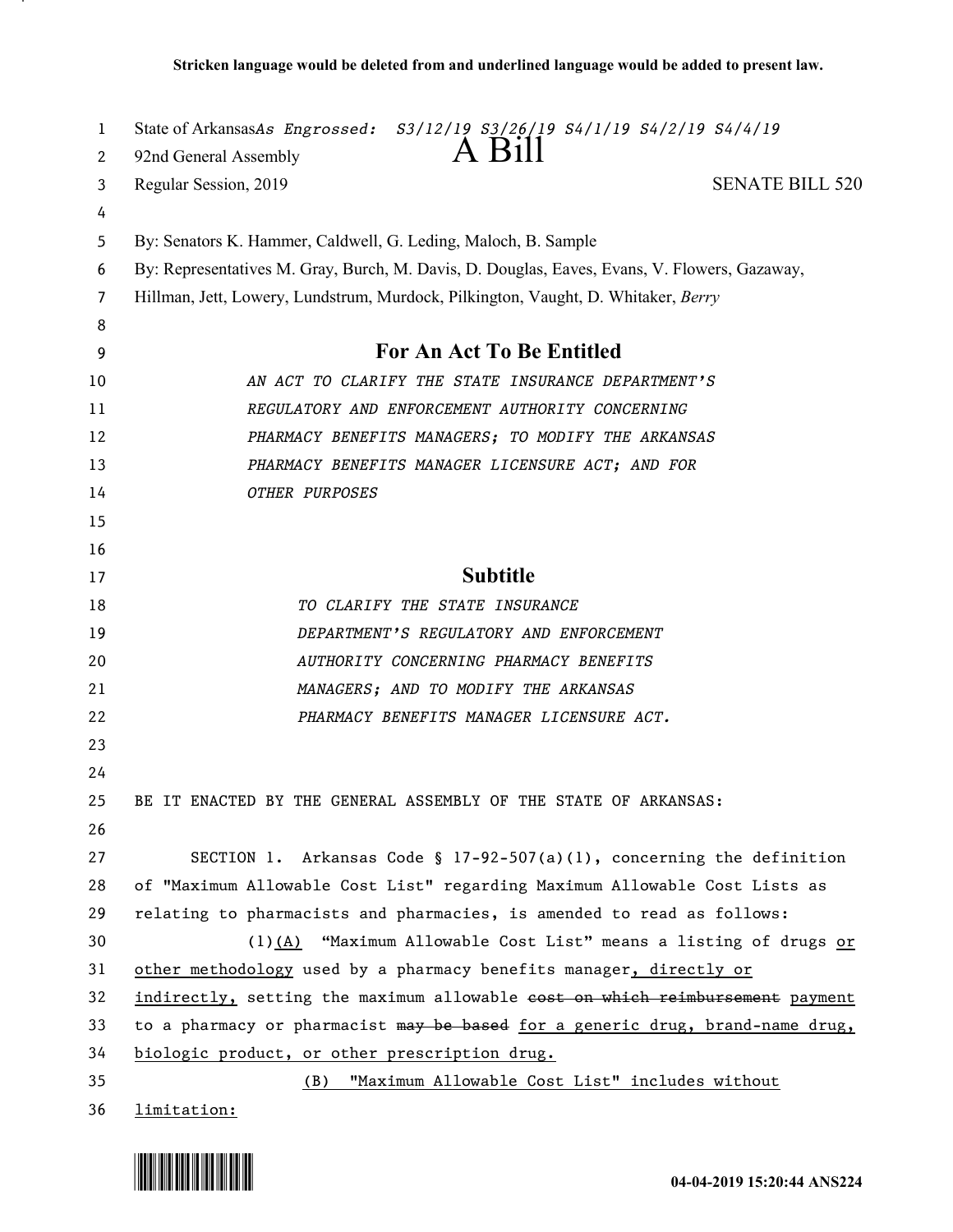|                                | Average acquisition cost, including national<br>(i)                           |
|--------------------------------|-------------------------------------------------------------------------------|
| average drug acquisition cost; |                                                                               |
|                                | Average manufacturer price;<br>(ii)                                           |
|                                | (iii) Average wholesale price;                                                |
|                                | Brand effective rate or generic effective rate;<br>(iv)                       |
|                                | (v)<br>Discount indexing;                                                     |
|                                | Federal upper limits;<br>(vi)                                                 |
|                                | (vii) Wholesale acquisition cost; and                                         |
|                                | (viii) Any other term that a pharmacy benefits                                |
|                                | manager or a healthcare insurer may use to establish reimbursement rates to a |
|                                | pharmacist or pharmacy for pharmacist services;                               |
|                                |                                                                               |
|                                | SECTION 2. Arkansas Code § 17-92-507(a)(4), concerning the definition         |
|                                | of "pharmacist services" regarding services provided by pharmacists as        |
|                                | relating to pharmacists and pharmacies, is amended to read as follows:        |
| (4)                            | "Pharmacist services" means products, goods, or and                           |
|                                | services, or any combination of products, goods, and services, provided as a  |
|                                | part of the practice of pharmacy in Arkansas as defined in § 17-92-101;       |
|                                |                                                                               |
|                                | SECTION 3. Arkansas Code § 17-92-507(b), concerning Maximum Allowable         |
|                                | Cost Lists as relating to pharmacists and pharmacies, is amended to read as   |
| follows:                       |                                                                               |
| (b)                            | Before a pharmacy benefits manager places or continues a                      |
|                                | particular drug on a Maximum Allowable Cost List, the drug:                   |
|                                | (1) Shall If the drug is a generically equivalent drug as                     |
|                                | defined in § 17-92-101, shall be listed as therapeutically equivalent and     |
|                                | pharmaceutically equivalent "A" or "B" rated in the United States Food and    |
|                                | Drug Administration's most recent version of the "Orange Book" or "Green      |
|                                | Book" or has have an NR or NA rating by Medi-span Medi-Span, Gold Standard,   |
|                                | or a similar rating by a nationally recognized reference;                     |
| (2)                            | Shall be available for purchase by each pharmacy in the                       |
|                                | state from national or regional wholesalers operating in Arkansas; and        |
| (3)                            | Shall not be obsolete.                                                        |
|                                |                                                                               |
|                                | SECTION 4. Arkansas Code § 17-92-507(c)(4), concerning Maximum                |
|                                | Allowable Cost Lists as relating to pharmacists and pharmacies, is amended to |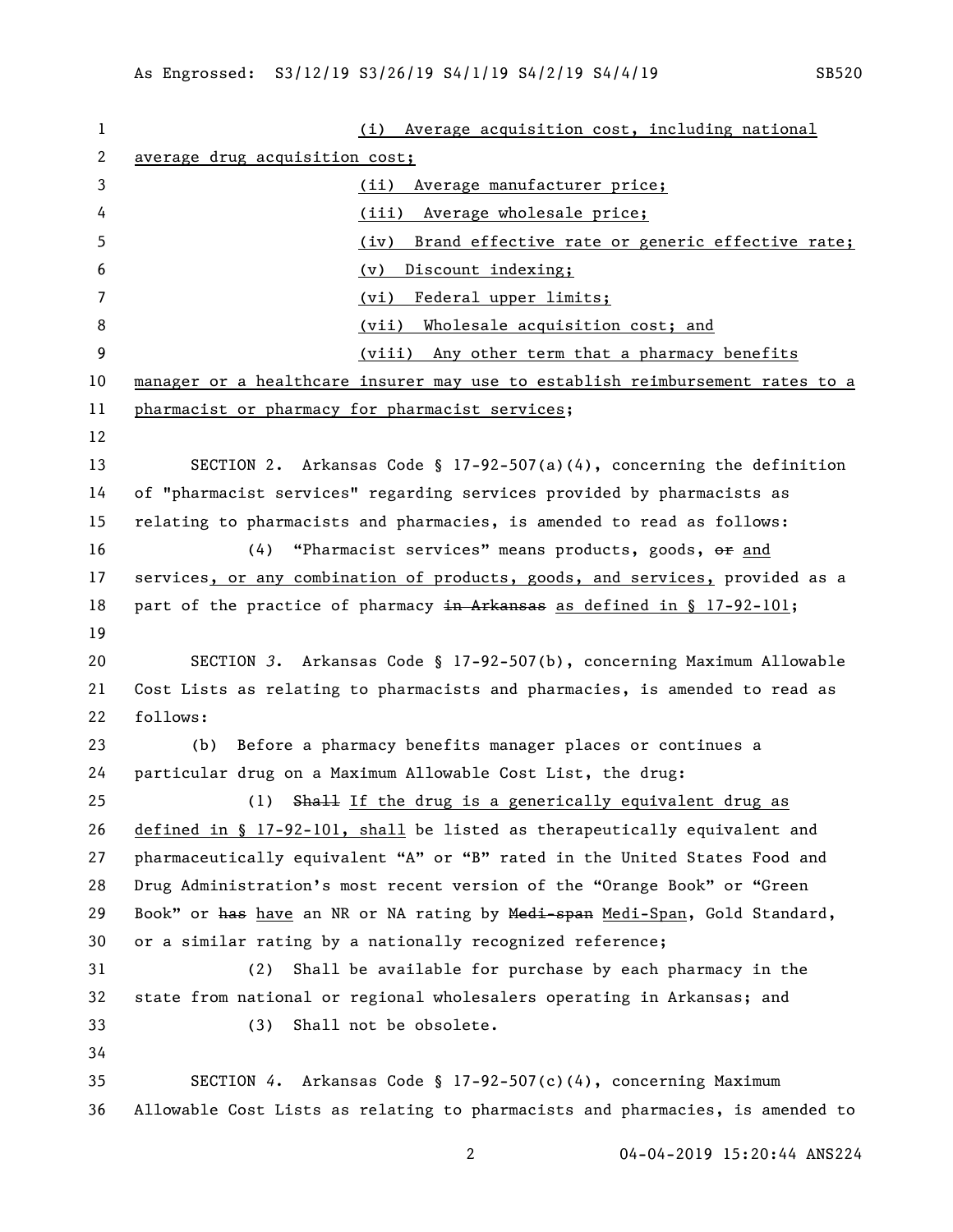read as follows: (4)(A)(i) Provide a reasonable administrative appeal procedure 3 to allow pharmacies to challenge maximum allowable costs cost list and reimbursements made under a maximum allowable cost list for a specific drug or drugs as: (a) Not meeting the requirements of this section; or *(b) Being below the pharmacy acquisition cost.* (ii) The reasonable administrative appeal procedure shall include the following: 11 (a) A dedicated telephone number, and email 12 address, and  $\Theta$  website for the purpose of submitting administrative appeals; (b) The ability to submit an administrative appeal directly to the pharmacy benefits manager regarding the pharmacy benefits plan or program or through a pharmacy service administrative organization; and (c) No less than *seven (7) thirty (30)* business days to file an administrative appeal. (B) The pharmacy benefits manager shall respond to the challenge under subdivision (c)(4)(A) of this section within *seven (7) thirty (30)* business days after receipt of the challenge. (C) If a challenge is under subdivision (c)(4)(A) of this section, the pharmacy benefits manager shall within *seven (7) thirty (30)* business days after receipt of the challenge either: (i) If the appeal is upheld: (a) Make the change in the maximum allowable *cost list payment to at least the pharmacy acquisition cost;* (b) Permit the challenging pharmacy or pharmacist to reverse and rebill the claim in question; (c) Provide the National Drug Code that the increase or change is based on to the pharmacy or pharmacist; and (d) Make the change under subdivision 33 (c)(4)(C)(i)(a) of this section effective for each similarly situated pharmacy as defined by the payor subject to the Maximum Allowable Cost List; (ii) If the appeal is denied, provide the challenging pharmacy or pharmacist the National Drug Code and the name of the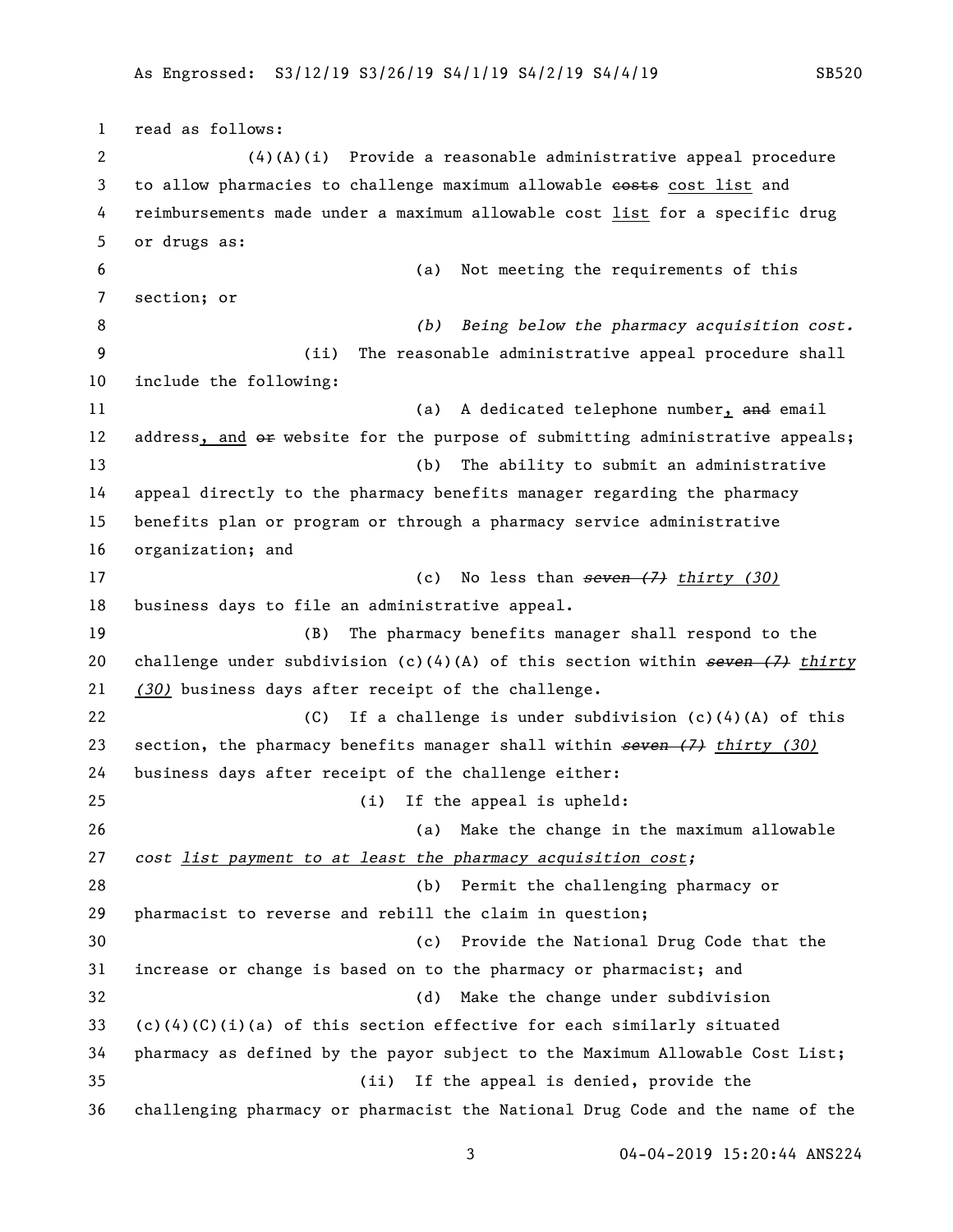national or regional pharmaceutical wholesalers operating in Arkansas that have the drug currently in stock at a price below the Maximum Allowable Cost List; or

 (iii) If the National Drug Code provided by the pharmacy benefits manager is not available below the pharmacy acquisition cost from the pharmaceutical wholesaler from whom the pharmacy or pharmacist purchases the majority of prescription drugs for resale, then the pharmacy benefits manager shall adjust the Maximum Allowable Cost List above the *challenging pharmacy's pharmacy acquisition cost and permit* the pharmacy to reverse and rebill each claim affected by the inability to procure the drug at a cost that is equal to or less than the previously challenged maximum allowable cost.

 SECTION *5*. Arkansas Code § 17-92-507(e), concerning Maximum Allowable Cost Lists as relating to pharmacists and pharmacies, is amended to read as follows:

 (e) A pharmacy or pharmacist may decline to provide the pharmacist services to a patient or pharmacy benefits manager if, as a result of a Maximum Allowable Cost List, a pharmacy or pharmacist is to be paid less than *the pharmacy acquisition cost of the pharmacy providing pharmacist services.* 

 *SECTION 6. Arkansas Code § 23-92-503(13), concerning the definition of "rebate" under the Arkansas Pharmacy Benefits Manager Licensure Act, is amended to read as follows:*

 *(13)(A) "Rebate" means a discount or other price concession, or a payment that is:*

 *(i) based Based on utilization of a prescription drug; and (ii) that is paid Paid by a manufacturer or third party, directly or indirectly, to a pharmacy benefits manager, pharmacy services administrative organization, or pharmacy after a claim has been processed and paid at a pharmacy.*

 *(B) "Rebate" includes without limitation incentives, disbursements, and reasonable estimates of a volume-based discount; and* SECTION *7*. Arkansas Code § 23-92-503, concerning the definitions to be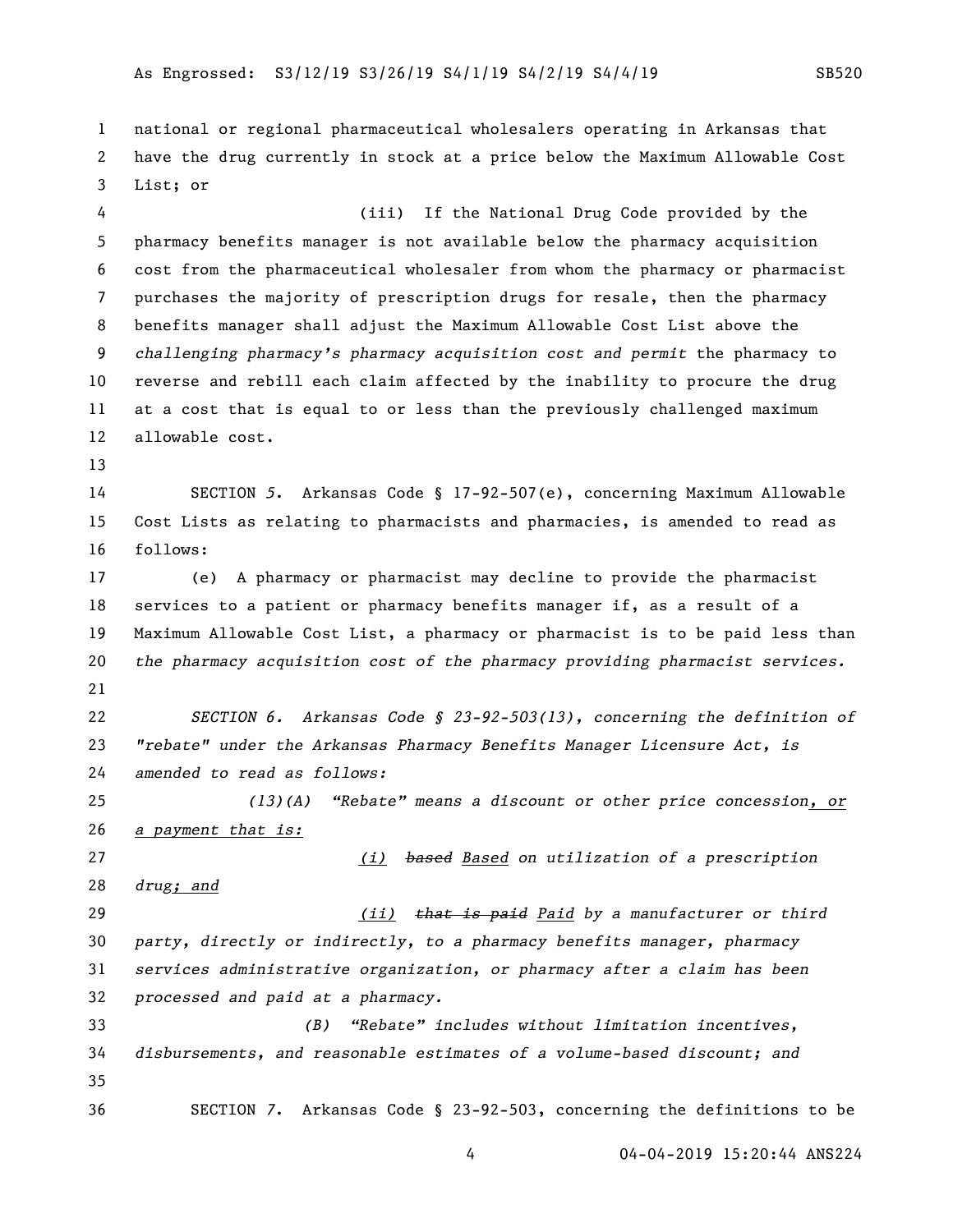used under the Arkansas Pharmacy Benefits Manager Licensure Act, is amended *to add an additional subdivision to read as follows: (15) "Spread pricing" means the model of prescription drug* pricing in which the pharmacy benefits manager charges a health benefit plan a contracted price for prescription drugs, and the contracted price for the prescription drugs differs from the amount the pharmacy benefits manager directly or indirectly pays the pharmacist or pharmacy for pharmacist *services.* SECTION *8*. Arkansas Code § 23-92-505 is amended to read as follows: 23-92-505. Pharmacy benefits manager network adequacy. (a) A pharmacy benefits manager shall provide: (1)(A) A reasonably adequate and accessible pharmacy benefits manager network for the provision of prescription drugs for a health benefit plan that shall provide for convenient patient access to pharmacies within a reasonable distance from a patient's residence. (B) A mail-order pharmacy shall not be included in the calculations determining pharmacy benefits manager network adequacy; and (2) A pharmacy benefits manager network adequacy report describing the pharmacy benefits manager network and the pharmacy benefits manager network's accessibility in this state in the time and manner required by rule issued by the State Insurance Department. (b)(1) A pharmacy benefits manager shall report to the Insurance Commissioner on a quarterly basis for each healthcare insurer the following information: (A) *The aggregate amount* of rebates received by the pharmacy benefits manager; (B) *The aggregate amount* of rebates distributed to the appropriate healthcare insurer; *(C) The aggregate amount of rebates passed on to the enrollees of each healthcare insurer at the point of sale that reduced the enrollees applicable deductible, copayment, coinsurance, or other cost- sharing amount; (D) The individual and aggregate amount paid by the healthcare insurer to the pharmacy benefits manager for pharmacist services itemized by pharmacy, by product, and by goods and services; and*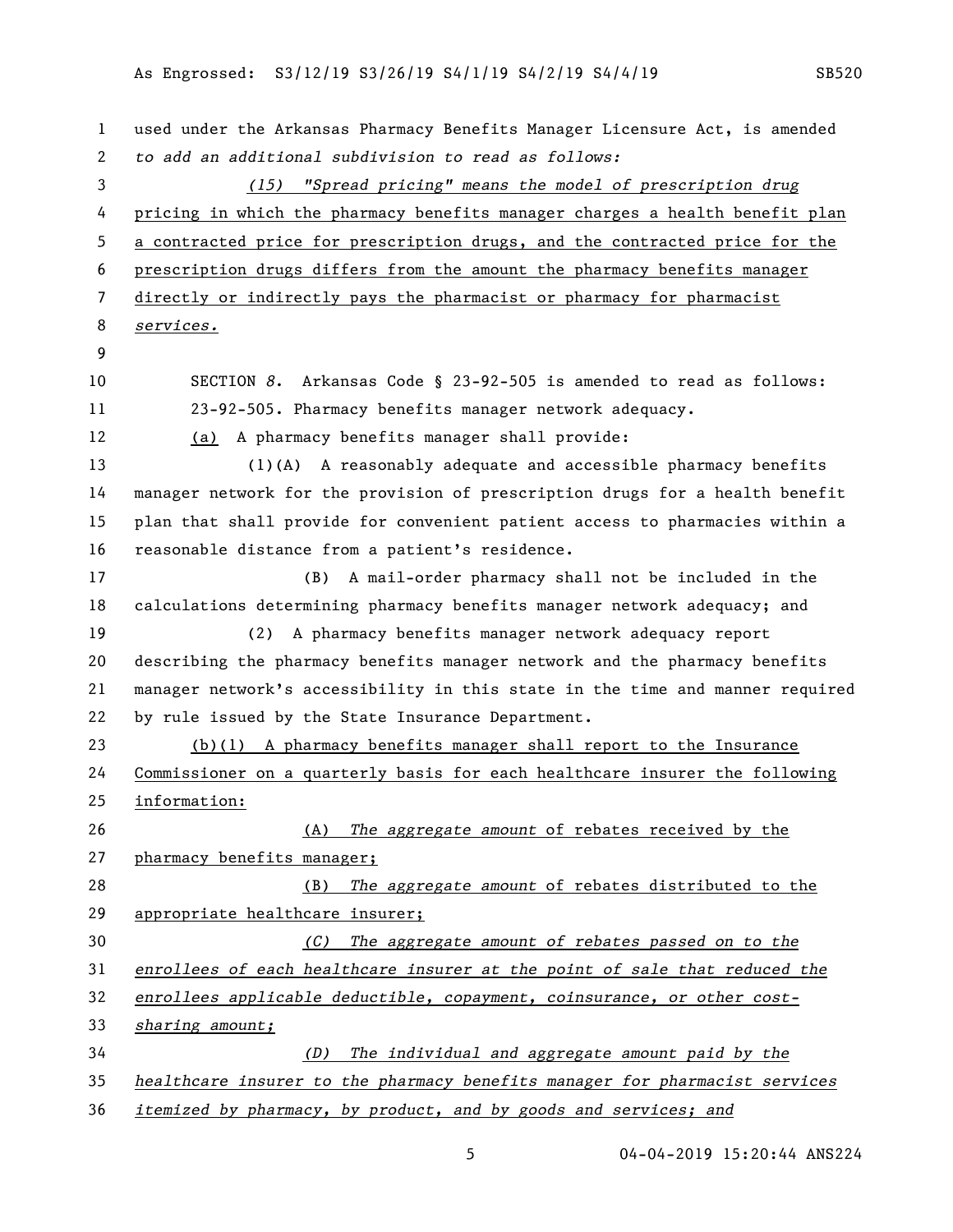*(E) The individual and aggregate amount a pharmacy benefits manager paid for pharmacist services itemized by pharmacy, by product, and by goods and services.* (2) The report required under subdivision (b)(1) of this section is: (A) Proprietary and confidential under § 23-61-107(a)(4) and § 23-61-207; and (B) Not subject to the Freedom of Information Act of 1967, § 25-19-101 et seq. (c) A pharmacy benefits manager is prohibited from conducting spread pricing in this state. SECTION *9*. Arkansas Code § 23-92-506(b), concerning prohibited practices for a pharmacy benefits manager under the Arkansas Pharmacy Benefits Manager Licensure Act, is amended to read as follows: (b) A pharmacy benefits manager or representative of a pharmacy benefits manager shall not: (1) Cause or knowingly permit the use of any advertisement, promotion, solicitation, representation, proposal, or offer that is untrue, deceptive, or misleading; (2) Unless reviewed and approved by the commissioner, charge a pharmacist or pharmacy a fee related to the adjudication of a claim, including without limitation a fee for: (A) The receipt and processing of a pharmacy claim; (B) The development or management of claims processing services in a pharmacy benefits manager network; or (C) Participation in a pharmacy benefits manager network; (3) Unless reviewed and approved by the commissioner in coordination with the Arkansas State Board of Pharmacy, require pharmacy accreditation standards or certification requirements inconsistent with, more stringent than, or in addition to requirements of the board; (4)(A) Reimburse a pharmacy or pharmacist in the state an amount less than the amount that the pharmacy benefits manager reimburses a pharmacy benefits manager affiliate for providing the same pharmacist services. (B) The amount shall be calculated on a per-unit basis 36 using the same generic product identifier or generic code number;  $\Theta$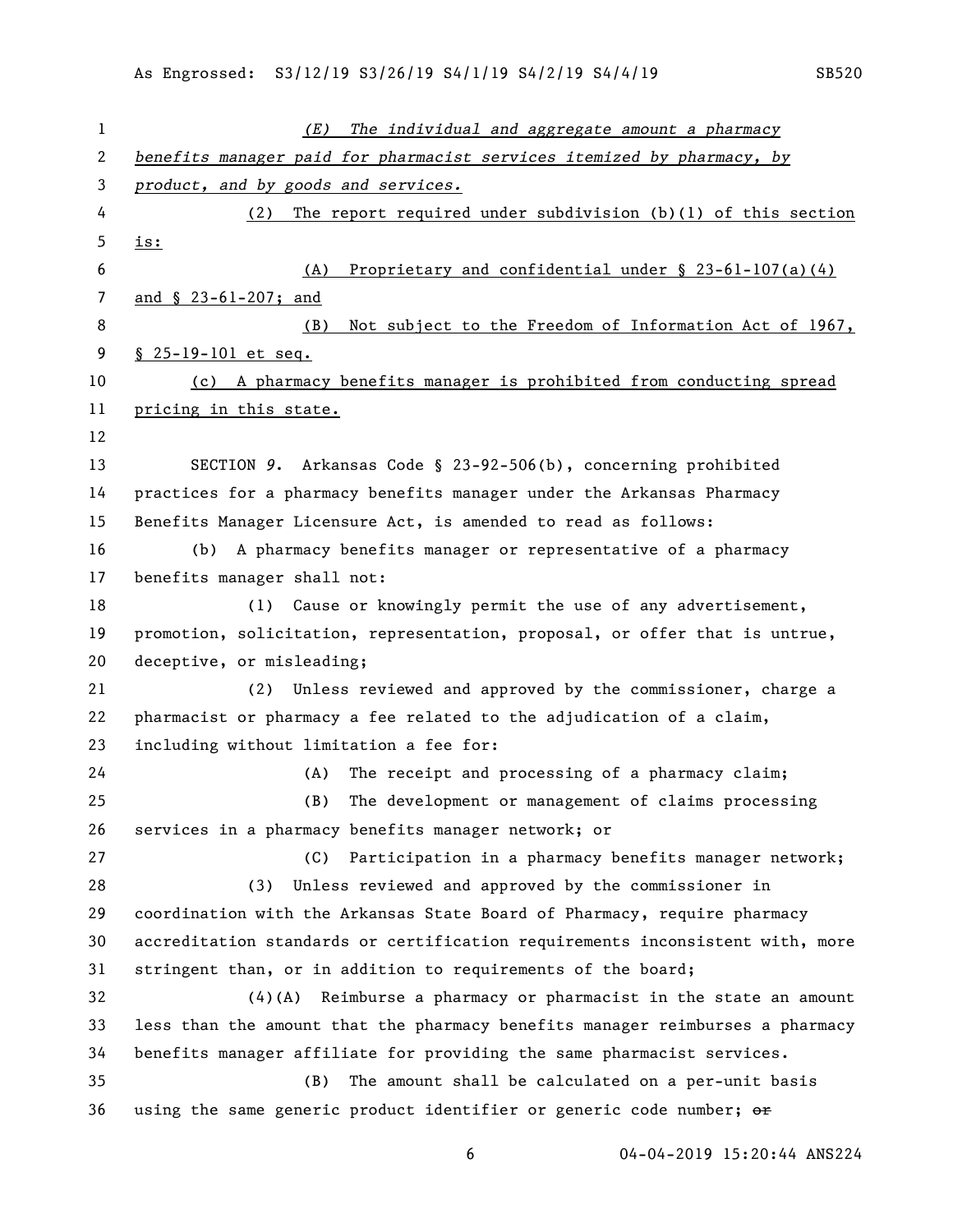| $\mathbf{1}$ | $(5)$ (A) Pay or reimburse a pharmacy or pharmacist for the                   |
|--------------|-------------------------------------------------------------------------------|
| 2            | ingredient drug product component of pharmacist services less than the        |
| 3            | national average drug acquisition cost or, if the national average drug       |
| 4            | acquisition cost is unavailable, the wholesale acquisition cost.              |
| 5            | (B)(i) The Arkansas Employee Benefits Division community                      |
| 6            | pharmacy reimbursement model for pharmacist services in partnership with the  |
| 7            | University of Arkansas for Medical Sciences based prescription drug program   |
| 8            | satisfies the intent of this subdivision.                                     |
| 9            | (ii) A plan using the model described in subdivision                          |
| 10           | $(b)(5)(B)(i)$ of this section is exempt from complying with subdivision      |
| 11           | $(b)(5)(A)$ of this section if the reimbursement model is maintained as       |
| 12           | determined by the Insurance Commissioner.                                     |
| 13           | (iii) If a plan deviates from this reimbursement                              |
| 14           | model, the plan shall be subject to subdivision $(b)(5)(A)$ of this section;  |
| 15           | (6) Make or permit any reduction of payment for pharmacist                    |
| 16           | services by a pharmacy benefits manager or a healthcare insurer directly or   |
| 17           | indirectly to a pharmacy under a reconciliation process to an effective rate  |
| 18           | of reimbursement, including without limitation generic effective rates, brand |
| 19           | effective rates, direct and indirect remuneration fees, or any other          |
| 20           | reduction or aggregate reduction of payment; or                               |
| 21           | (7) Do any combination of the actions listed in subdivisions                  |
| 22           | $(b)$ (1) - (4) (b)(1) - (6) of this section.                                 |
| 23           |                                                                               |
| 24           | SECTION 10. Arkansas Code § 23-92-506(c), concerning the denial of            |
| 25           | claims for pharmacist services, is amended to read as follows:                |
| 26           | (c) A claim <u>or aggregate of claims</u> for pharmacist services shall not   |
| 27           | be directly or indirectly retroactively denied or reduced after adjudication  |
| 28           | of the claim or aggregate of claims unless:                                   |
| 29           | The original claim was submitted fraudulently;<br>(1)                         |
| 30           | The original claim payment was incorrect because the<br>(2)                   |
| 31           | pharmacy or pharmacist had already been paid for the pharmacist services; or  |
| 32           | The pharmacist services were not properly rendered by the<br>(3)              |
| 33           | pharmacy or pharmacist.                                                       |
| 34           |                                                                               |
| 35           | SECTION 11. Arkansas Code § 23-92-507, concerning the prohibition of          |
| 36           | gag clauses under the Arkansas Pharmacy Benefits Manager Licensure Act, is    |